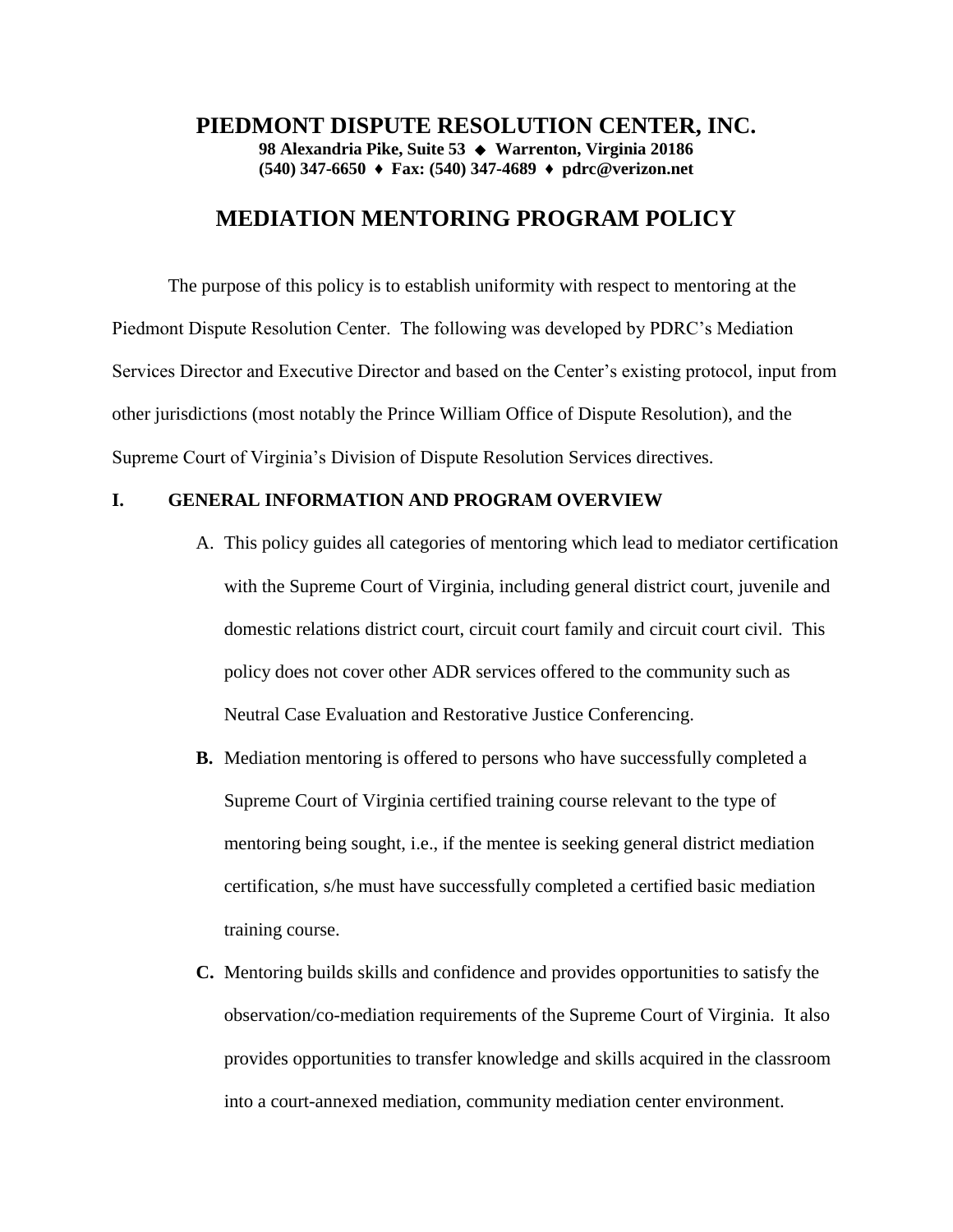### **II. ENTRY INTO THE MENTORING PROGRAM**

- A. A person with previous mentoring experience may wish to affiliate with PDRC, i.e., s/he may have observed cases elsewhere, but wishes to satisfy the comediation requirement with the Center. The entry level with which a mentee associates with PDRC will be determined by and is at the discretion of the Services Director, through an interview with the prospective mentee, and consistent with the rules promulgated by the Supreme Court of Virginia Office of Executive Secretary, Division of Dispute Resolution Services
- B. The factors that will be considered in the entry level determination include:
	- 1. Training
	- 2. Knowledge of the court system
	- 3. Skill level
	- 4. Previous and current experience in mediation/negotiation/facilitation
- C. Mentees who have completed their observation requirement through attendance in a role-play training may be asked to observe an actual mediation case before beginning his/her co-mediations.
- D. Mentees must bring any completed observation/co-mediation forms with them to be reviewed by the mentor prior to observation/co-mediation. No mentoring services will be provided without such forms.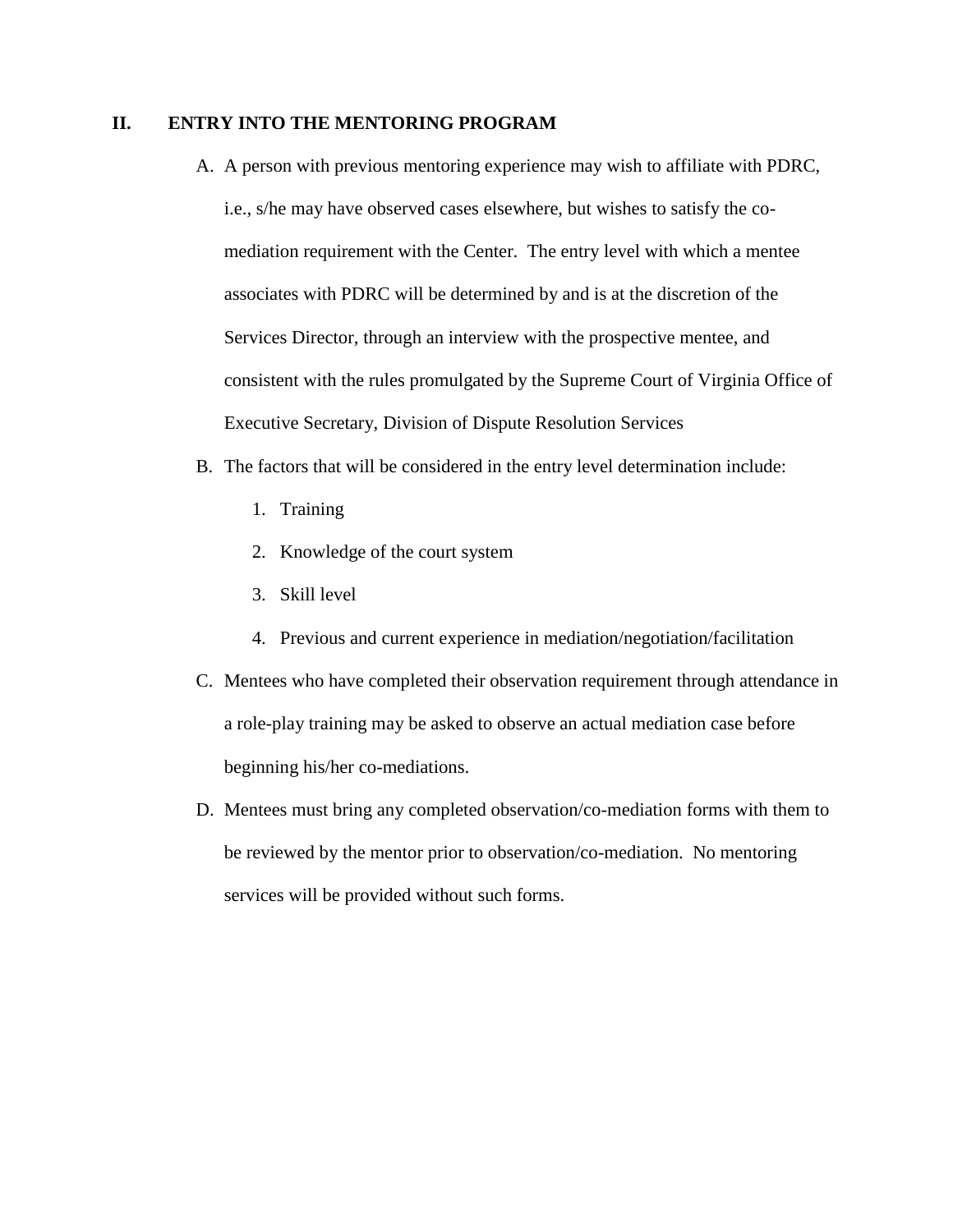#### **III. ASSIGNMENT OF CASES/PARTICIPATION**

- A. PDRC strives to assign cases fairly and equitably.
- B. Mentees must be paired with different mentors to experience a broad range of mediation styles.
- C. The length of time it takes to complete observation and/or mentoring depends on the number of mentees in the program, the availability of cases, and the mentee's own commitment. For general district court and juvenile court mentees, most actively involved mentees should complete the process within three to six months.
- D. PDRC mentors are senior Center mediators who have been specially selected by the Executive Director and Services Director and who have mentor certification status with the Supreme Court of Virginia. They have extensive mediation experience, advanced course work, and are active volunteer community mediators at PDRC.
- E. Mentees must have a thorough knowledge of and abide by the Virginia Supreme Court's certification requirements relevant to observation and mentoring.
- F. Specific tasks must be made by the mentor and mentee prior to a mediation and based on skill/knowledge level and the Supreme Court of Virginia requirements.

#### **IV. FEE POLICY**

- A. PDRC will charge a \$75 per case observation and \$150 per case co-mediation fee, to be paid when services are rendered.
- B. Evaluations are based on the mentor's candid assessment of the trainee's skill and performance in accordance with the Supreme Court of Virginia requirements.